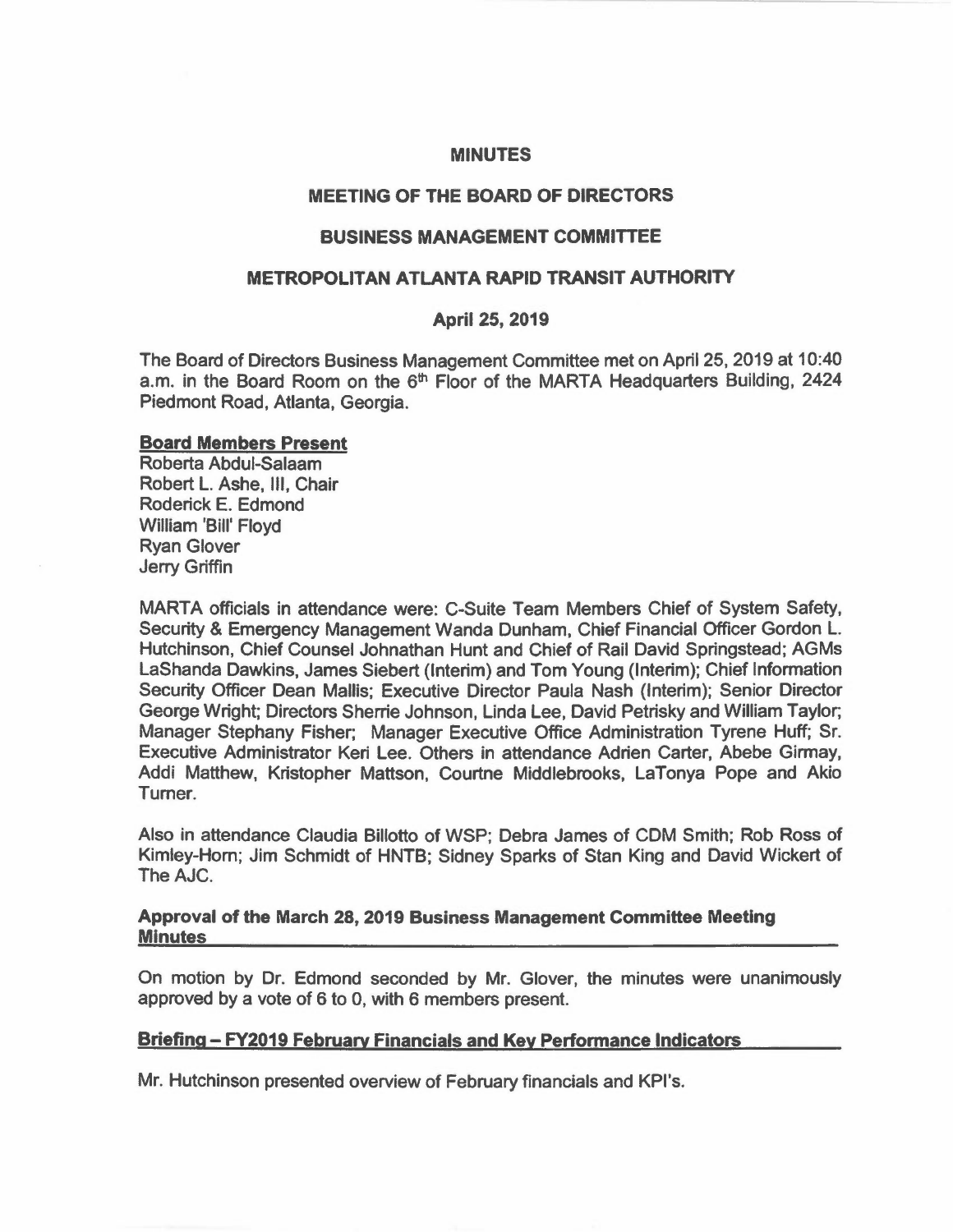### **Business Management Committee 4/25/19 Page2**

*Year-to-Date Operating Revenues and Expenses (February 28, 2019)* 

- Surplus of revenues over expenditures year-to-date of \$23.2M.
- \$18.5M greater than budget
- Net revenues are \$7.8M greater than budget
- Expenditures are \$10.7M less than budget

The Authority expect revenue performance to continue which will cause higher level of expenditures in the remaining months of the year. This is due to a poor market perfonnance in the last quarter of the calendar year.

# *Revenues- Two (2)* Key *Numbers (February 28, 2019)*

- Tax receipts and title ad valorem tax
- Positive variance of \$9.6M result of strong regional economic activity (strong vehicular sales and strong registration of vehicles in Georgia).
- Federal assistance plan to spend down the ARC Grant which will bring the Authority in balance on federal assistance.

# *Expenses - Key Numbers*

- Salaries, wages, benefits and overtime
- The Authority is positive \$14.7M on a combined basis

# *Cturem Month Operations Performance (February 28, 2019)*

- Positive surplus  $\sim$
- $\sim$ Expenses are slightly over budget with a small deficit in March 2019

# **Current Month Revenues**

Remain strong

# *Curren: Month Expenses*

Slightly negative; most likely will continue for the remainder of the year

# *Sales Tax Required to Fund Operation Expenses (February 28, 2019)*

- 41 % represents the amount MARTA is utilizing to fund operation of the Authority.

# Sales Tax Required to Fund Operation Expenses (FY2015-FY2019

Requested by the Board to include sales tax graphically over the previous years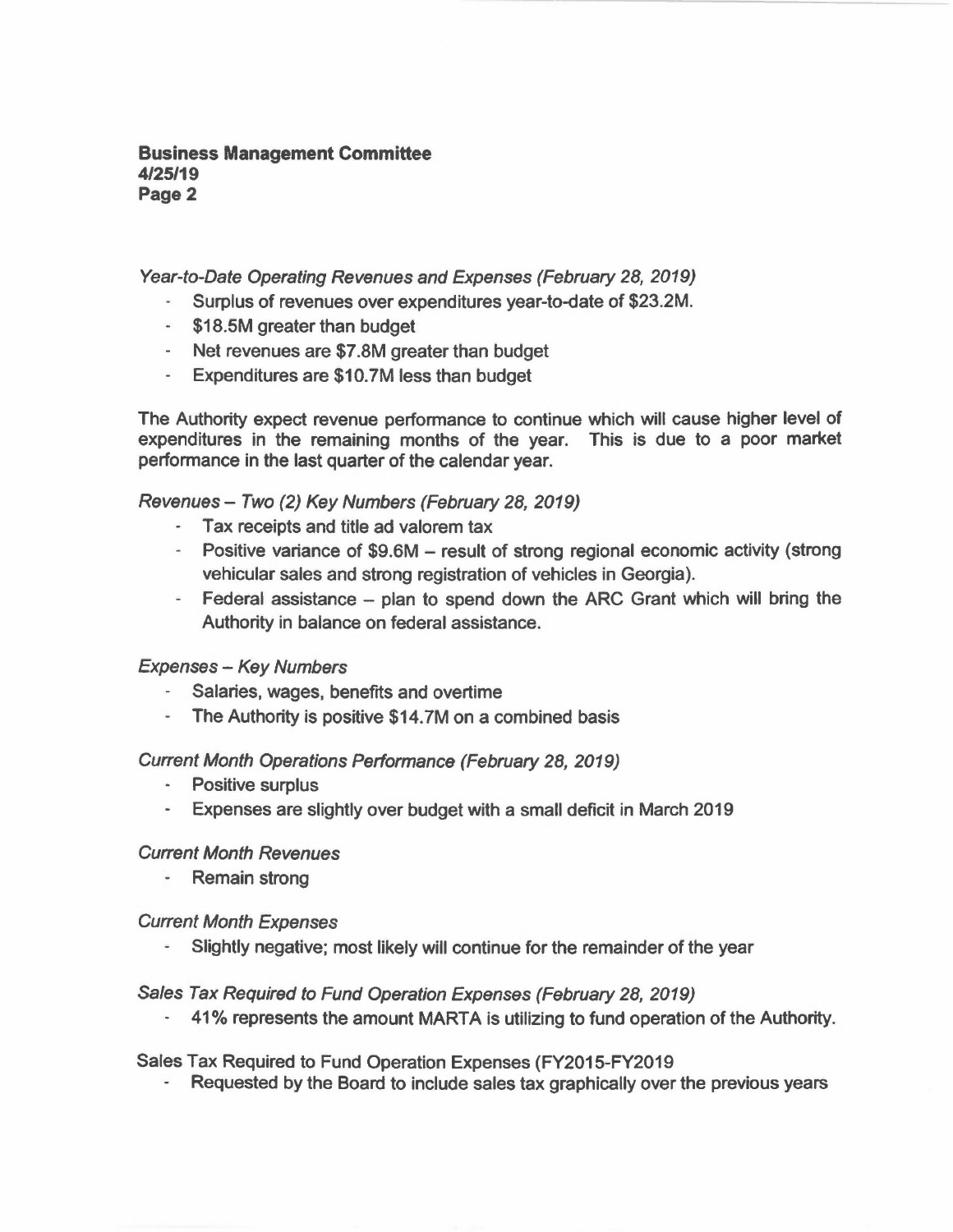### **Business Management Committee 4/25/19 Page3**

- Operating sales tax receipts increased due to incoming half penny from the City.
- Dollar amount increased

Mr. Ashe said going back to MARTA's history, the Authority labored under 50/50. As of today, the Authority would readily comply with 50/50 and has recently elevated to 40% of sales tax operation expenses.

Mr. Hutchinson said that is an excellent point. There was a time when the Authority was in a deficient position, decreasing reserves to operate the agency.

# *Selected Performance KPl's*

- Revenues exceeded expenditures in seven (7) over eight (8) months
- Gross Labor Expenses exceeded budget for the first month in 2019
- Cumulative Gross Labor Expenses are higher than last year, still under budget
- Combined ridership improvement from Super Bowl in February 2019; shows running below projection
- $R$ ail ridership doing well
- Bus ridership weakness continue decreasing on-time bus performance
- Mobility ridership higher than projected and prior year
- Bus-On-Time Performance (OTP) service is above standard at 78.5% during morning to 2pm service; afternoon peak (OTP) has decreased to 75%, evening OTP is not improving. There are discrepancies with early departures

Mr. Young said the Authority has a dedicated team that is looking to find a median regarding early departures. Overall, the service is not running late but there are discrepancies related to addressing concerns from last year.

Ms. Abdul-Salaam said early bus departures was mentioned several times during the presentation. Patrons have reached out expressing their concern about buses departing early causing them to miss connections. She asked if the buses are departing early to keep patrons on schedule.

Mr. Young said the Operations Department is currently working on a campaign to identify locations where early departure of buses are taken place. The Authority wants to establish safe locations for bus operators to delay until the correct time of departure.

Mr. Ashe asked does the comprehensive analysis with the City of Atlanta have a relationship with increasing or decreasing bus ridership.